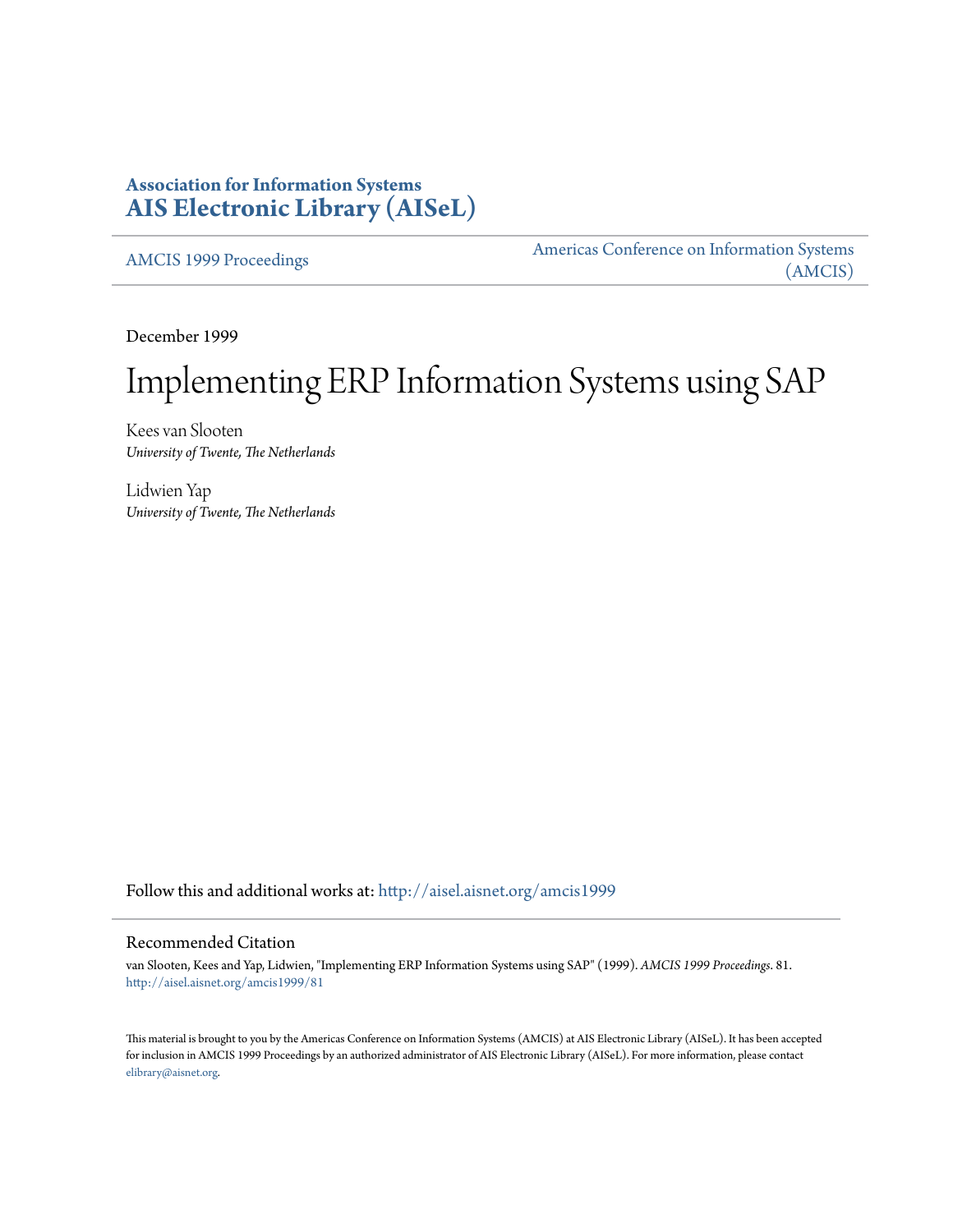# **Implementing ERP Information Systems using SAP**

Kees van Slooten and Lidwien Yap, University of Twente, E-mail: cvs@sms.utwente.nl

# **1. Overview Research Project**

Lucent Technologies (LT) faces competitive threats more than ever before and is hampered by inefficient and costly internal systems and processes. To streamline operations and to create a high performance operating environment, LT is planning to support all its business functions worldwide with SAP. The objectives of this research project are to provide a better understanding of SAP's proposed implementation method for its integrated software package, and to assure an effective support of the business processes at LT.

Section 2 will discuss some important concepts like Enterprise Resources planning, SAP R/3 and Business Process Re-engineering. The information systems engineering process and implementation method of SAP is discussed in section 3, applying the five ways of Wijers (1989):

- The way of thinking depends on the philosophy used to look at organizations and information systems;
- The way of modeling describes the products to be delivered;
- The way of working encompasses the activities to adapt an information system (how to do the project);
- The way of controlling addresses the management process to control information systems engineering (how to manage the project);
- The way of supporting describes the tools to be used to facilitate the specification of models and products;

Furthermore, section 3 discusses the crucial assumptions of the SAP implementation method. The most important one is that an enterprise should accept the embedded 'best practices' in SAP R/3 wherever possible. This implies using the Reference Process Model Approach. The risks and problems to overcome when implementing SAP R/3 will be discussed by evaluating the influence of the Reference Process Model Approach on seventeen *contingency factors* based on Van Slooten et. al. (1996):

- *Management commitment*. To what extent management supports the project
- *Importance*. To what extent the project or information system is important for the organization
- *Impact*. To what extent business operation will change after implementation
- *Resistance and Conflict*. To what extent stakeholders have different or conflicting interests
- *Time Pressure*. To what extent the available time for the project is experienced as insufficient
- *Shortage of Human Resources*. To what extent the number of people available for the project is experienced as insufficient
- *Shortage of Means*. To what extent the means available for the project are experienced as insufficient
- *Formality*. To what extent there are lasting rules, procedures, and standards for the business processes and supporting information
- *Knowledge and Experience*. To what extent the users possess enough knowledge and experience to develop the required information system
- *Skills*. To what extent the members of the projectteam have enough knowledge and experience to develop the required information system
- *Size*. The number of people being a member of the project-team
- *Relationships*. To what extent there are relationships between the new information system and other information systems
- *Dependency*. To what extent the project depends on activities and conditions outside the project
- *Clarity*. To what extent the goals, needs, and desires of the users are clear, coherent, and consistent enabling a sound specification of the requirements
- *Stability*. To what extent the goals, needs, and desires of the users will not change over time enabling a stable specification of the requirements
- *Complexity*. To what extent the functional components of the information system are complex
- Level of *Innovation*. To what extent the applied technology and/or the applied methods, techniques, and tools are new to the organization

In section 4 suggestions for a Situational Specific Approach are made for LT in the form of recommendations in terms of the seventeen contingency factors.

# **2. ERP, SAP R/3 and LT**

# *Enterprise Resource Planning*

Enterprise Resource Planning (ERP) is an integrated, multi-dimensional system for all functions, based on a business model for planning, control, and global (resource) optimization of the entire supply chain, by using state of the art IS/IT technology that supplies value added services to all internal and external parties ( Deschoolmeester, 1997). ERP is the first concept that integrally encompasses business management and information technology. A number of aspects play an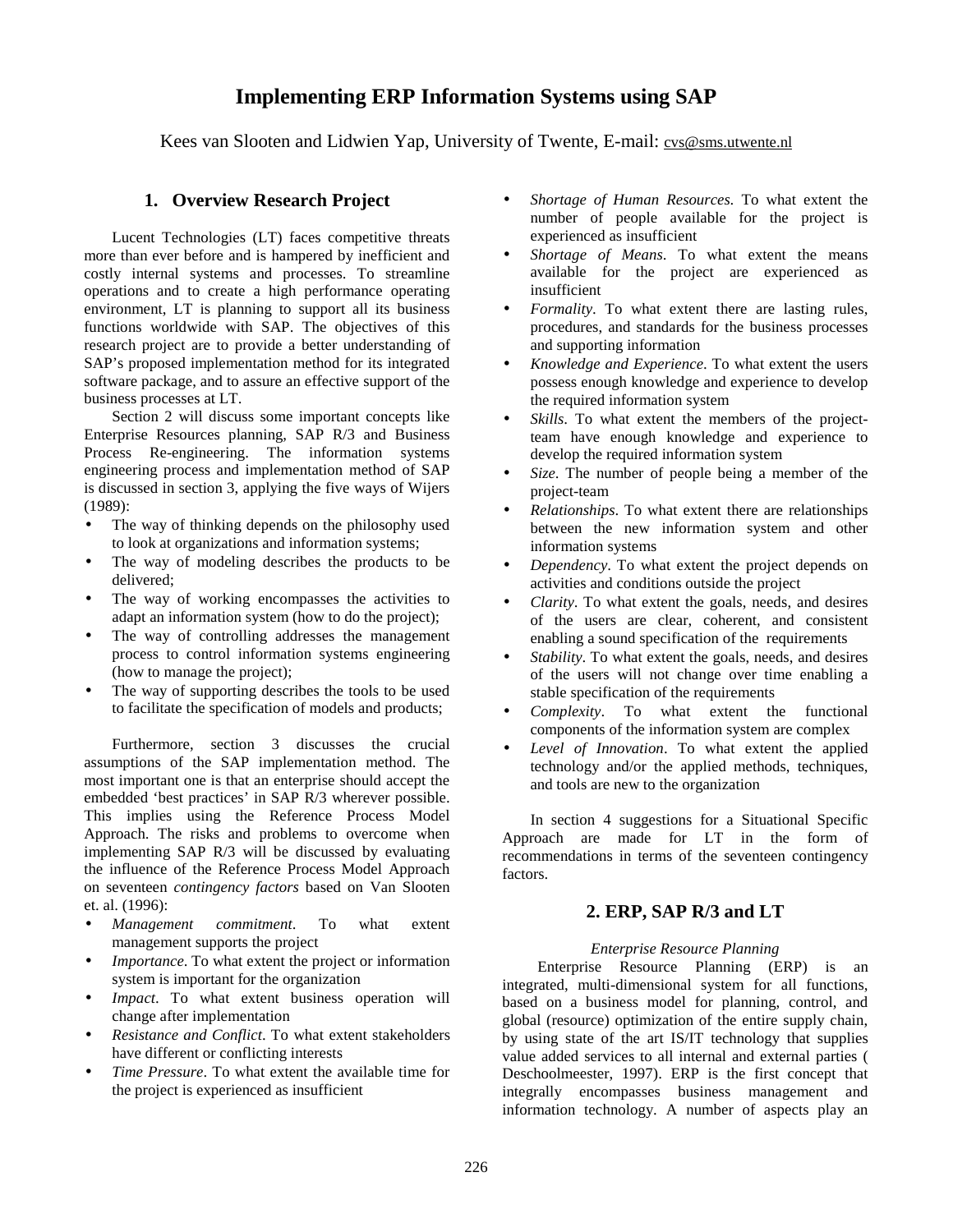important role, such as the functional, the automation or IT aspects, but also the implementation aspects of the ERP system. An ERP package can be used as an enabler for BPR-projects. According to Hammer et al. (1993), BPR means fundamentally rethinking and radically redesigning business processes to achieve major improvements in critical performance indicators, like costs, quality, service, and lead time. This can only be done if the reorientation of processes and resources are done before the actual implementation of the ERP package.

#### *SAP R/3*

The integrated business process software of SAP R/3 covers financials, accounting and control, sales and distribution, production and materials management, quality management and plant maintenance, human resources and project management. In addition, information systems automatically summarize operational data into executive information: decision support for controlling critical success factors at all levels of the business. The main common reasons of all projects to implement SAP are:

- Re-tooling the common functions to improve the quality of information and cut costs.
- Improving current operating structure (meeting customer needs by improving responsiveness and speeding up time-to-market).
- Replacing outdated systems and processes.
- Improving data integrity and availability.

#### *LT and SAP R/3*

LT is attacking the operational overhead of its internal systems at the same time as trying to reengineer and integrate the business. Here lies the problem: the projects set their priorities differently and consequently are different in character. An ERP package can only be used as an enabler for BPR-projects. This means that the reorientation of common processes and resources need to be done before the actual implementation, the result is a destabilized organizational structure. One of the critical success factors of a smooth and rapid ERP implementation is a stable, mature and capable organization (Deschoolmeester, 1997). Some of the problems regarding scope creep (regarding time and/or functionality) could have been avoided when a detailed conceptual model had been designed before implementation (business blueprint). A convenient way to do this is to use a Reference Model avoiding the modeling effort to start from scratch.

#### **3. Implementing SAP R/3**

#### *The SAP R/3 implementation method*

SAP's proposed way of implementing its software seems to be a very sound method in terms of Wijers

Framework for Understanding (Wijers et al., 1989). All aspects of the 'Five Ways' are carefully considered. The Way of Thinking (creating and using a business blue print) strongly influences the Way of Modeling, the Way of Working, the Way of Controlling and the Way of Supporting. SAP's philosophy is based on the notion that the purpose of modeling is to reduce risks of implementing the SAP R/3 system by improving the communication, documentation, understanding and verification of the design process. It should ease the transition to 'Going Live' and can keep track of continuous business engineering efforts. This is done by creating a common frame of reference (the business blueprint) using the SAP R/3 Reference Model as baseline. Implementation teams should use standard SAP Event-driven Process chains (EPC) as basis for all process modeling activities. It also assures consistent and structured specification of process requirements. The R/3 Reference Process Model also represents the architecture of the SAP R/3 information system as defined by Zachman (Zachman, 1987).

#### *Crucial assumptions*

The following five crucial assumptions are listed related to the aspects of the SAP R/3 method (Way) it influences:

- Business process modeling is done before the actual system implementation (business blue print). Way of working and way of controlling.
- The business blue print is constructed using the  $R/3$ Reference Model Approach. Way of working.
- The enterprise is willing to accept most of the  $R/3$ Reference Model processes wherever possible (At least 80%: 80-20 rule). Way of thinking.
- Business processes are modeled using EPC's in order to customize SAP R/3. Way of modeling.
- An automated tool is used to support the construction and maintenance of the business blue print. Way of supporting.

The first crucial assumption of the SAP R/3 implementation method is that business process modeling is done before the actual implementation. The second crucial assumption of the SAP R/3 method is the use of the R/3 Reference Model to construct the business blue print. This means that best results will come when business is changed to fit the package and not vice versa. If the belief of the senior management of a company is that the vast majority of processes must be proprietary, then standard enterprise software, like SAP R/3, is not likely to be an effective choice. Since the R/3 Reference Model is written in the EPC language, enterprises using the SAP system are forced to model their business processes using EPC's in order to customize SAP R/3 (Keller,1995). Considering the complexity and scope of a SAP implementation, the use of an automated tool to support EPC modeling is evident.